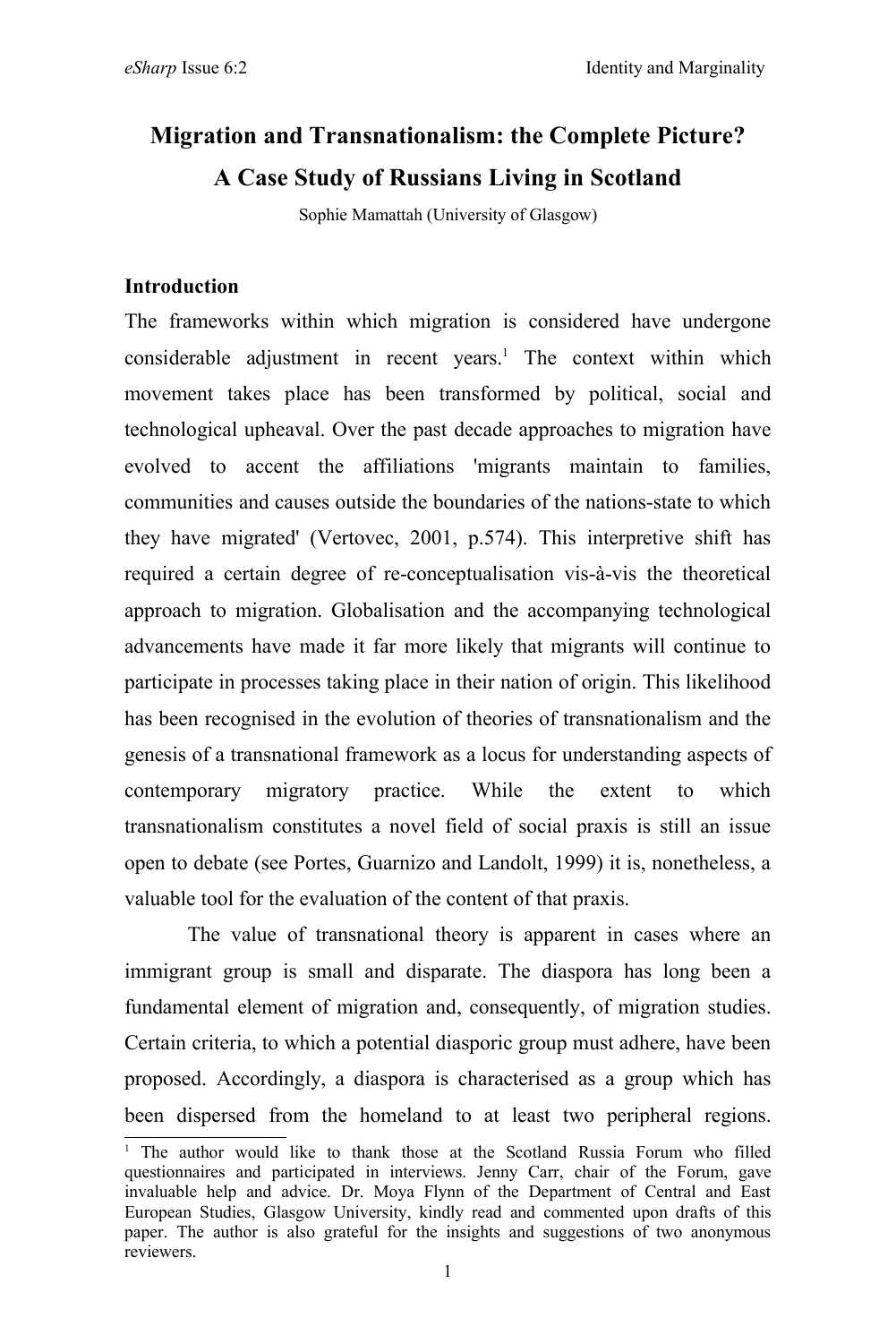Members of the group are bound by retained collective memory of the homeland, partial alienation from the host society, an aspiration to return to the homeland, commitment to the ideal of return and a collective consciousness derived from the relationship to the homeland (Van Hear, 1998, p. 5 quoting Safran, 1991). The Russian presence in Scotland cannot truly be considered as a diasporic one as it does not meet the criteria outlined above, yet questions about migrant identity and their social milieu remain.

In his work on Caribbean immigrants in Britain, Stuart Hall notes:

Identity is not a fixed essence, lying unchanged outside history and culture. It is not some universal and transcendental spirit inside us on which history has made no fundamental mark, it is not one-and-for all. It is not a fixed origin to which we can make some final absolute Return. (1999, p.226)

Hall's observation is perceptive, emphasizing the dynamic nature of identity and the potential difficulties of any attempt to problematize or analyse the construct.

The possibility of an absolute Return is made unlikely not only by the changeable nature of identity, on both individual and group levels, but as a result of the unexpected character of post-1991 change in Russia. Indeed, even in cases where changes in the home country have been less farreaching than those seen in Russia, there is a common tendency for both sides to idealize what is absent (Smith 1999, pp.516-517; Yeoh, Willis and Khader Fakhri 2003, p.209). Where the application of diaspora theory is inappropriate alternative theoretical frameworks may give greater insight into migrant identity constructs. Transnational theory is one possible alternative. Arguably the application of transnational theory affords greater analytical flexibility. While the broader application of the theory is sometimes controversial, a case is made for employing the exploratory possibilities of transnational theory in examination of practices which are not currently included in its theoretical definition. Viewing aspects of migrancy, psychological or cultural, through the lens of transnational theory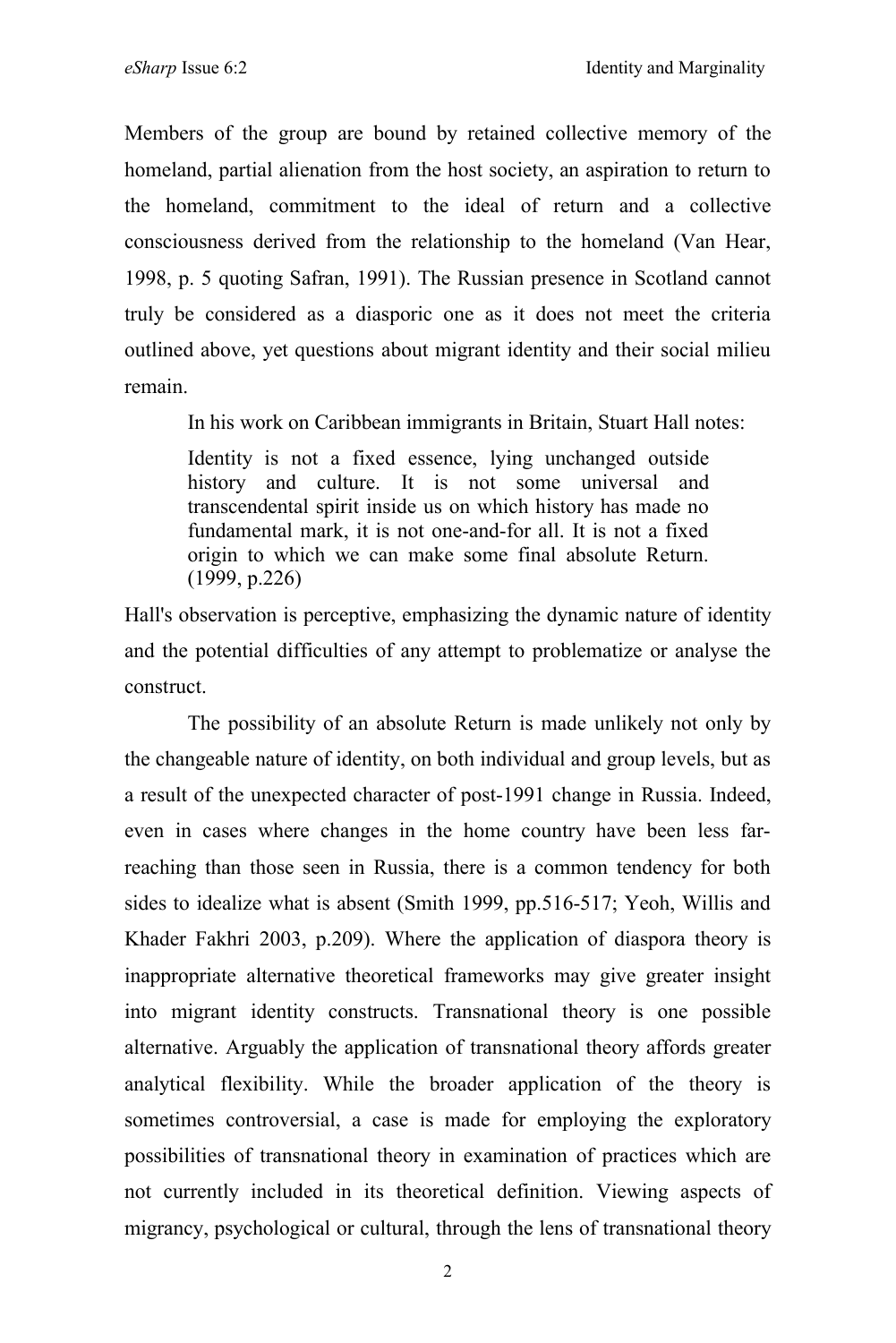generates insights into migrant experience which might otherwise be overlooked.

The empirical data for this paper was collected during March-June 2004. Respondents were accessed through the Scotland Russia Forum (SRF), an Edinburgh based organisation which seeks to foster links between Scotland and Russia. A questionnaire was distributed among ethnic Russian SRF members; those who completed the questionnaire were asked to participate in an interview. In total seven questionnaires were returned and four interviews undertaken. The chair of the SRF, Jenny Carr, was also interviewed. This data was augmented by a press review which was carried out over the research period. Articles containing references to Russia or Russians, asylum/asylum seekers, migrants and/or migration were collected from three Scottish papers: *The Herald*, *The Scotsman*, and *The Daily Record*, by means of a daily Internet search of each publication's web site. The findings from the review provided a contextual basis for the analysis of respondent data. This research was originally presented as an MRes (2004) thesis undertaken in the department of Central and East European Studies as part of an ESRC funded doctoral studentship.

#### **Transnationalism as a Theoretical Paradigm**

Transnationalism, as a field of study, has been the subject of much debate within the social sciences. Indeed, whether or not transnationalism even constitutes a 'novel area of investigation' has been much contested (Portes *et al.* 1999 p.219). The field has undergone a considerable broadening since it was first defined.<sup>2</sup> Until recently, social science did not recognise migration as a reciprocal process, rather one which necessitated the migrant to surrender the greater part of his or her involvement and interest in the society of origin (Colic-Peisker, 2002, p.32). Transnational theory was, at its inception, primarily concerned with economic and political interconnectedness that migrants maintained with their home country

<sup>2</sup> Basch, Glick-Schiller and Blanc Szanton's 1992 definition is generally acknowledged as the first to recognise transnationalism as a sociological theory.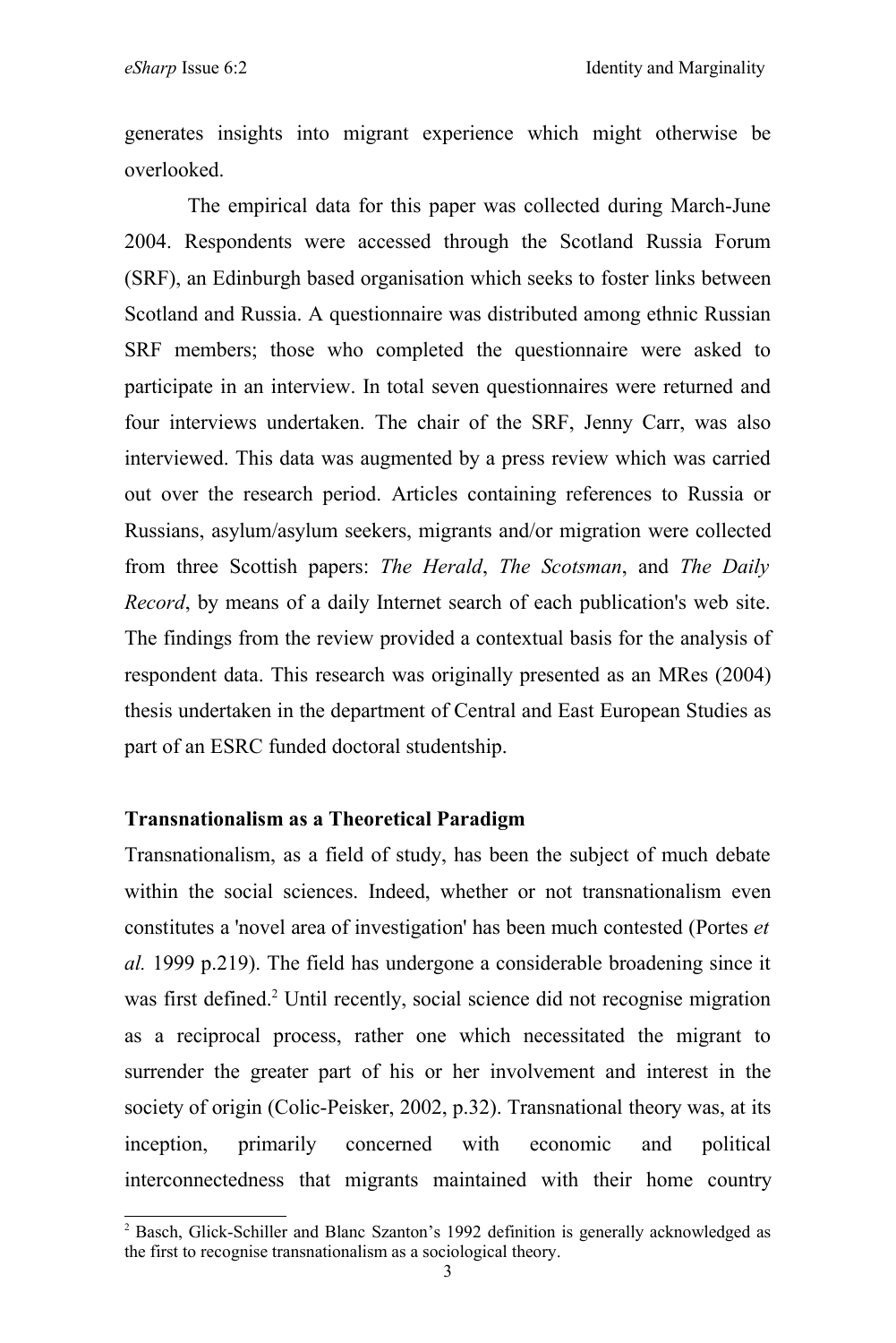(Remennick, 2003).

It can be argued that, during the early era of large-scale migration, activities of a transnational type are apparent. At the beginning of the twentieth century Russian, Polish and Italian immigrants retained links with their home countries, sending back money, investing in business, and visiting kin (Portes, 2001 p.183; Colic-Peisker, 2002). Far from undermining the case for transnationalism, it can be argued that recognition of the phenomenon further advocates the need for a solid theoretical framework (see Portes, 2001 p.184). At the forefront of the theoretical casting of transnationalism Portes has suggested that:

For the purposes of establishing a novel area of investigation, it is preferable to delimit the concept of transnationalism to occupations and activities which require regular and sustained social contacts over time across national borders for their implementation. (Portes *et al.* 1999, p.219)

While the above definition does much to guarantee a solid conceptual grounding for transnational theory, it is, arguably, somewhat static and does little to account for alternative dynamics which often colour the migrant experience. The emphasis here is placed upon the regular physical presence of the migrant in both the country of origin and settlement. This somewhat neglects the ever-evolving nature of modern communication technologies. Some theorists have described the development of a network society, in which 'new technologies have virtually created new patterns of social relations, or at least strongly reinforced pre-existing tendencies' (Remennick, 2003, p.371).

Contributors have subsequently redefined the framework in order that it might encompass a fuller range of activities, thus describing the socio-economic milieu of migrancy more completely. One such attempt has led to the delineation of transnationalism from above and below. This conceptualisation acknowledges the hugely dissimilar spheres within which individual migrants/migrant groups and big business pursue their respective interests. It explores and emphasises the differing aspects of continued interaction with the country of origin that are resonant for individual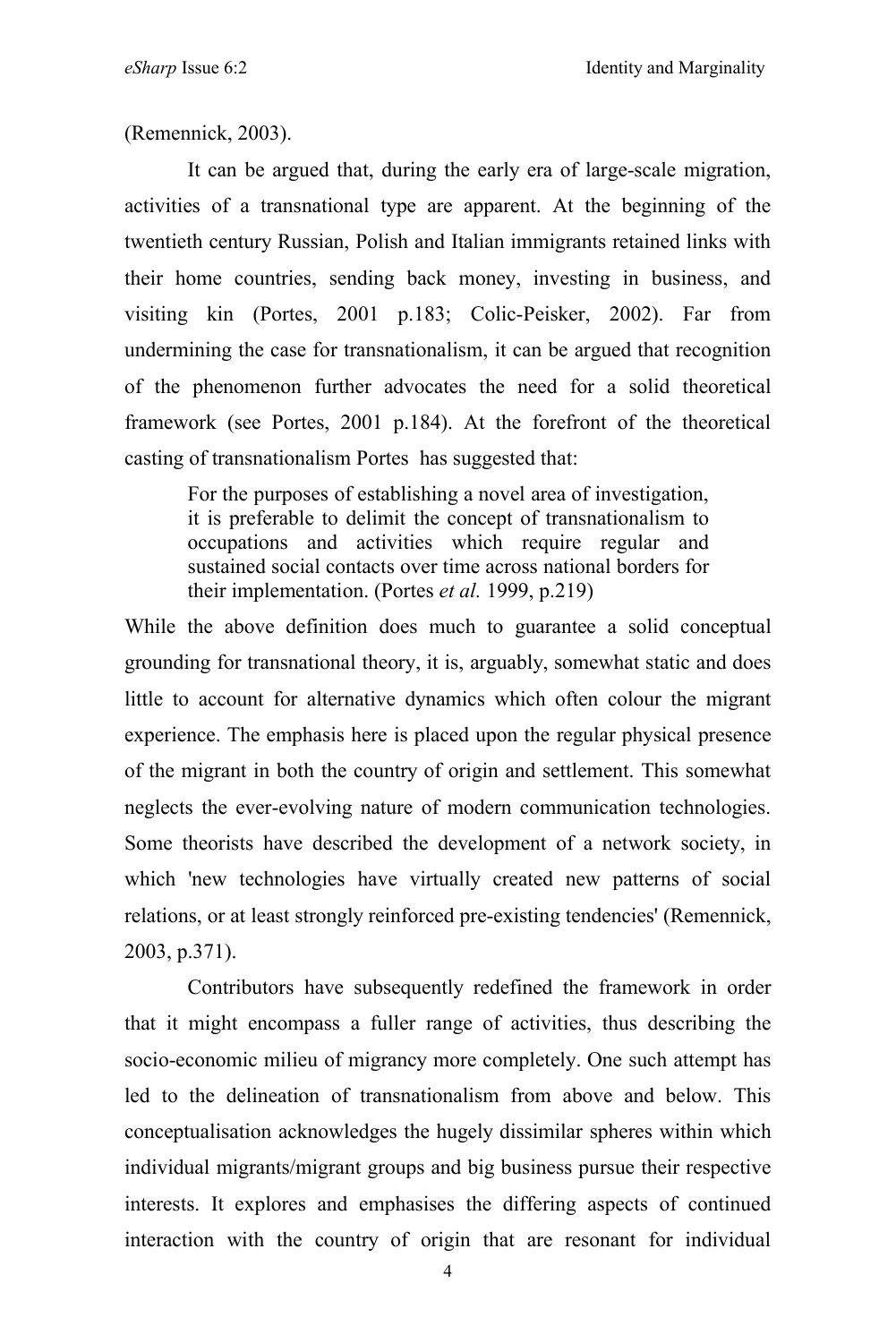migrants, acting at a grassroots level – from below – on the one hand, and businesses or large corporations, imbued with greater power and able to influence the polity – from above – on the other (see Smith and Guarnizo, 2003, for alternative emphases see Itzigsohn *et al.* 1999; Mahler, 2003). Further, migration from the same country comprises a 'heterogeneous rather than a unitary group of people possessing distinct personal and social endowments' (Riccio, 2001, p.589). In direct counterpoint to Portes' ideal of physical presence, it has been argued that in the globalized era '"culture" and "community" have become separated from locality…[as a result] distance is no longer an impediment to community' (Kennedy and Roudometof, 2002, p.15).

There are dangers inherent in seeking to broaden the definition of what constitutes transnational activity: in doing so one risks diluting the efficacy of the theory, as one may, in the end, define every aspect of migratory praxis as a cause or consequence of transnational activity, thus encompassing everything yet explaining nothing new (Portes, 2001, p.182). It is, however, important to recognise the full variety of transnational activity. Arguably, this is essential where individual migrants or small groups of migrants are concerned, as one must account for the unique opportunity structure of each migrant group. Willingness to engage in transnational exchange may not always be matched by the possibilities available to a person or group (Smith, 1999). As Al-Ali, Black and Koser (2001, p.624) note in their work on refugees in Europe, contrary to the majority of current claims, it is possible to apply transnational frameworks to refugee experience where the likelihood of return is extremely small, as it is 'not only people who travel between countries, but also ideas, values and cultural artefacts …[these are important] "social remittances"'.

It is apparent that it is unwise, even impossible, to apply strict limitations to fields of transnational activity. A literature has developed to suggest that there are a number of ways to engage in transnationality which do not necessitate the migrant's presence in the country of origin. A primary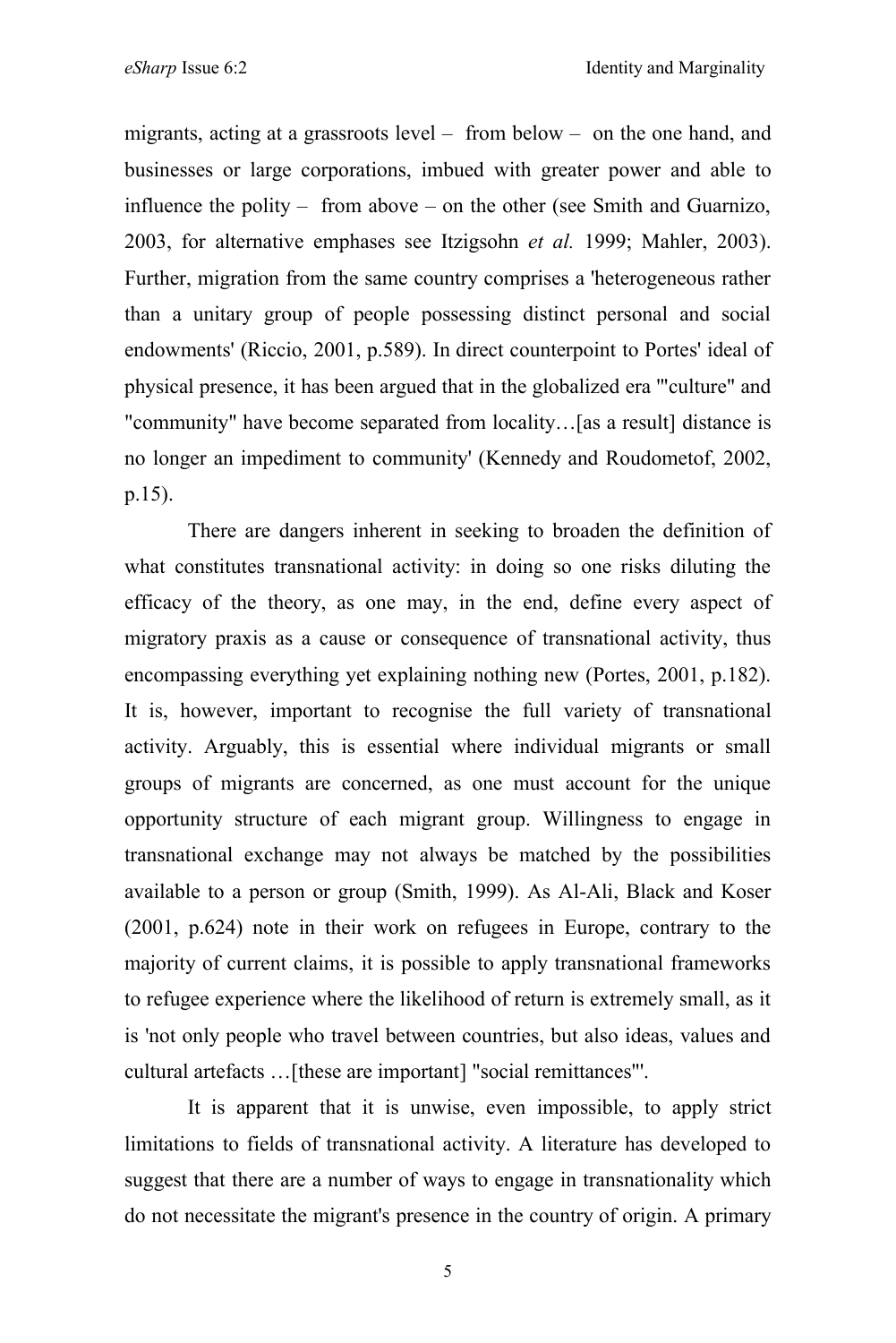consideration is that 'it is only possible [for a migrant] to be integrated to the degree that the integrationist host culture permits' (Askoy and Robins, 2001, p.693). Where a migrant or group is well integrated with regard to language ability and opportunity their *transnational priorities* will be very different to those of a marginalized immigrant or group (see Sampson, 2003, p.263).

In cases where migrants are well integrated, a transnationalism which is predominately cultural in character can emerge (Askoy and Robins, 2001; Carstens, 2003; Hall, 1990; Moorti, 2003). The production and promulgation of cultural products and mindsets can 'produce transnational imageries capable of creating and sustaining new forms of transnational publics' (Carstens, 2003, p.322). This can give rise to a situation whereby, Visual culture … makes possible another form of identification with the homeland [...] one that emphasises kinship and affective relations based on shared affiliations and identifications (Moorti, 2003, p.356).

While a compelling case is made for a broader understanding of transnationalism, it is notable that the cultural understanding of the framework is not as widespread as the more static, essentialist understanding of the theory and its praxis. Below, I will argue that notions of *here* and *there* can no longer be essentialized and need not be regulated by the physical presence of the transmigrant on the territory of the country of origin (Riccio, 2001, p597). Transnational practice is dictated by opportunity structure which, in turn, results from the interweaving of origin/settlement country relations and migrant success both on an individual basis and as a member of an (ethnically defined) extra-territorial collective (Riccio, 2001, p.595).

# **Transnationalism: Theory and practice, the case of Russian Migrants in Scotland**

In the following assessment of the applicability of transnational theory to the case of Russian migrants living in Scotland, transnational theory is used as an explanatory tool with regard to the position of this specific migrant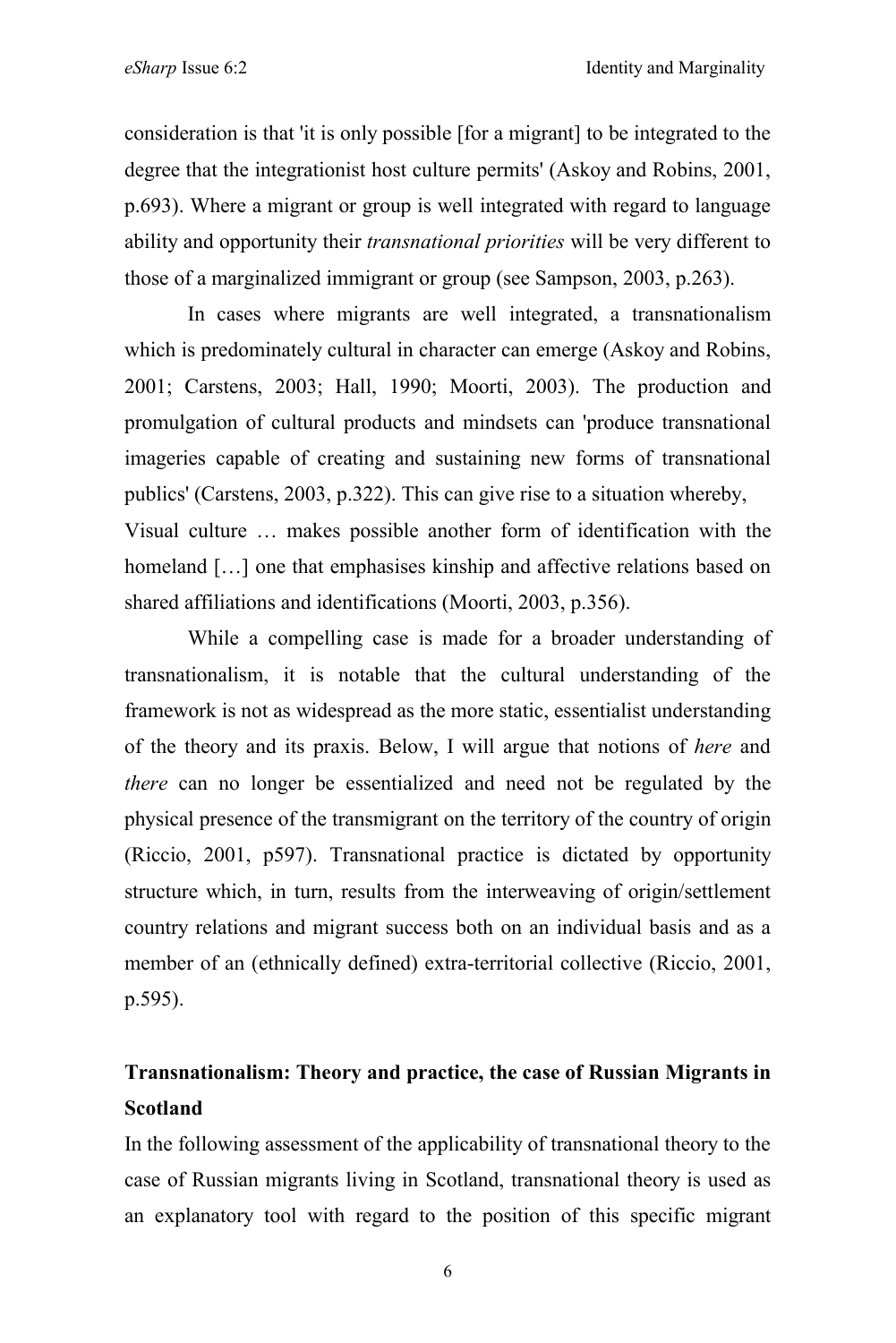group. It is apparent that the *limited theory* (which emphasises the regular physical presence of the migrant in home and settlement country) is insufficient as an exploratory framework, yet application of the expanded framework (including a broader field of action under the banner of transnationalism) also has its difficulties.

I examine findings from the press review, followed by an analysis of the role of the Scotland-Russia Forum as a transnational institution. The findings from the press review are combined in part with data from respondents' interviews. Finally, the findings from respondent questionnaires and interviews are presented, which provide a fuller understanding of the practice of transnationalism by Russians in Scotland.

#### **Media Representation vs. Lived Experience**

The reportage of issues pertaining to Russia was found to be very wide ranging. A relationship between Russia and Scotland is alluded to in some articles (Jeffery, 2004; MacDonald, 2004), acknowledging both the existence of a Russian community in Scotland and its cultural input into Scottish society, highlighting the degree of crossover achieved by this particular migrant group within the host society. This phenomenon is also seen in reports of increased Russo-Scottish business collaboration (Chamberlain, 2004; Waller, 2004). Direct reference to Russia or Russians is made in articles concerning culture, business and world politics<sup>3</sup>. Arguably, the contents of these articles conform to the stereotype of Russia and Russianness prevalent in the West either as purveyors of high culture (MacDonald, 2004; Smith, 2004; Walton, 2004) or as the cradle of Stalinism (Binyon, 2004).

Articles with a political or military theme draw attention to more traditional views of Russia as inept, secretive, and technologically backwards (Bellaby, 2004; Briggs, 2004; Mather, 2004). While Russia is portrayed positively in some of the articles reviewed, the general tenor of the majority of reportage is ambivalent. Russian migrants are not connected to

<sup>3</sup> Chamberlain, 2004; Bellaby, 2004; Mather, 2004; Reid, 2004; Smith, 2004: Waller, 2004.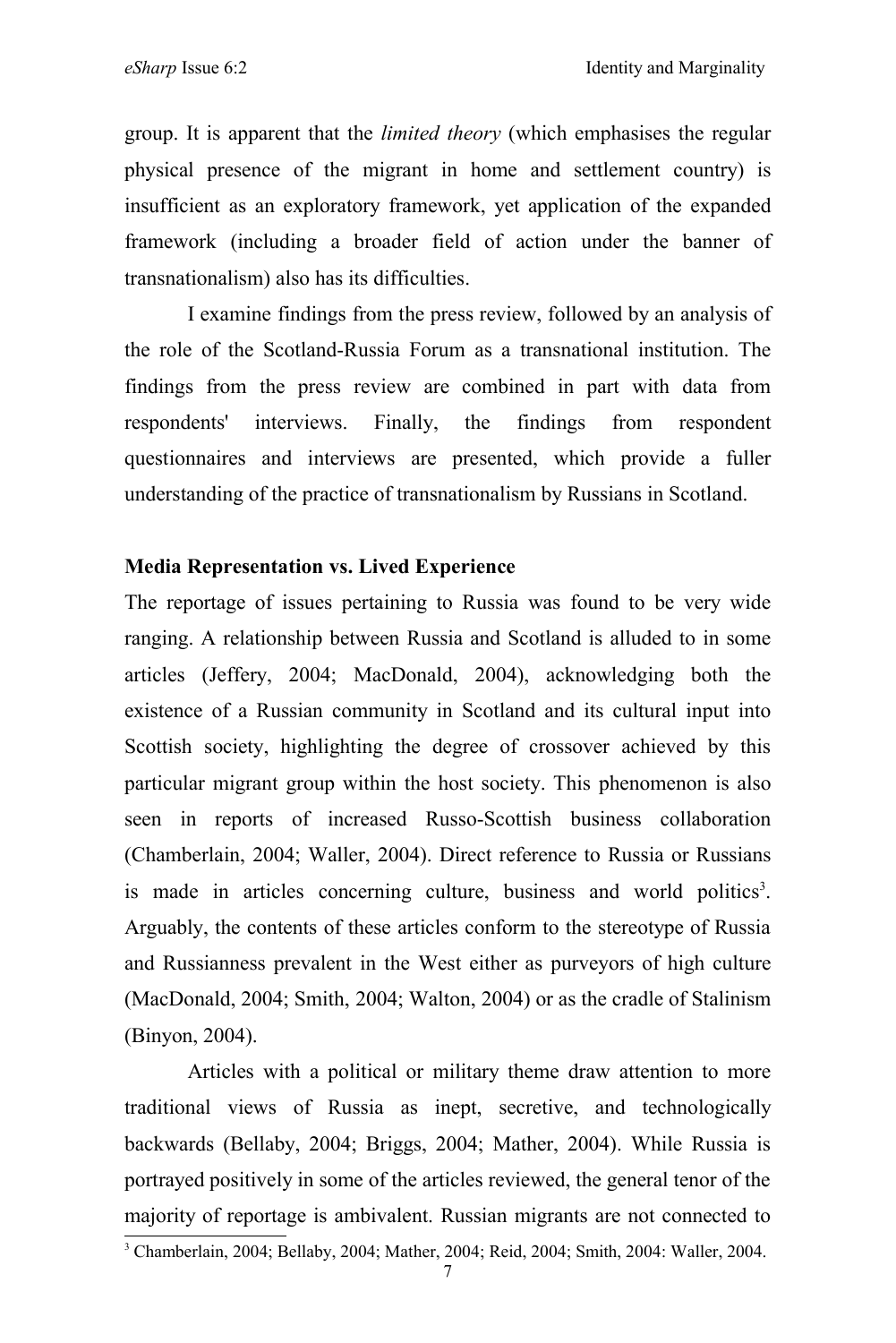Russia as a political or military entity, rather as a purveyor of high culture. This finding is supported by the interview data: respondent D recounted that she had made the effort of writing to author Orlando Figes to congratulate him on his book charting Russia's cultural history, *Natasha's Dance*. It was, she claimed, 'exactly correct' in its rendering of history.

Articles concerning migrants, immigration and/or asylum were, in overall tone, negative, detailing racism, exploitation or governmental impropriety 4 . It was noticeable that many articles were of a more positive disposition, reporting the Scottish Executive's desire to attract migrant workers to Scotland. Racism, where mentioned, is reported as a phenomenon affecting those migrants who are visibly different from Scots, and Russians do not feature as an affected group (Stewart, 2004). This view is validated by the testimony of interviewees, all of whom reported that they felt comfortable in Scottish society. It may also help to explain some of the unevenness of transnational activity among Russians in Scotland. It has been argued that the greater the degree of acceptance of a migrant and/or migrant community demonstrated by the host nation, the less pronounced the degree to which members of the migrant community rely upon each other or ideas of home for support (Fawcett, 1989, p.671).

This finding is reflected in the interview data. Three of the four interviewees had been or currently were involved with Scottish partners, as were two further questionnaire-only respondents. Data from interviewee D made it clear that this trend is true of many, perhaps the majority of Russians living in Scotland. While some emigrated with a Russian spouse, others (all women) married 'in order to remain [in Britain]'. The success that these women have exhibited in their chosen fields was also emphasised:

Many [women] found themselves a job and they were even more successful than their husbands. They've received a good education, in Russia the level of education is very good, they have an excellent level of English because the learnt it in Russia. [They have] knowledge because they were educated in Russia, and musicality […] N is a very talented woman

<sup>4</sup> Binyon, 2004; Chisea, 2004; Crear, 2004; Elias and Gail, 2004; Elias, 2004; MacLeod, 2004; Nelson, 2004.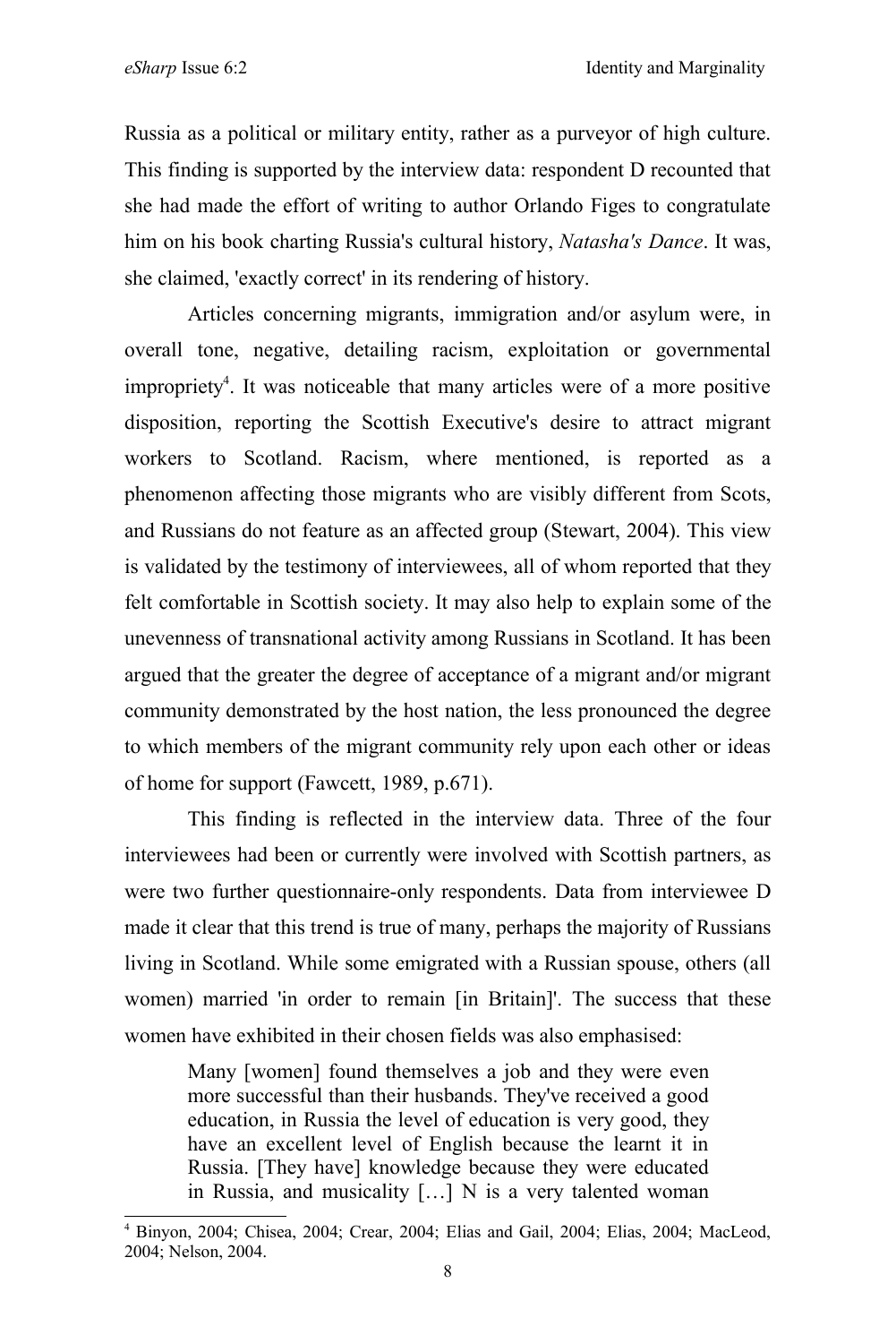[...] She has her own boutique in Edinburgh, she even wants to open an outlet in London, she's very successful.... It seems to me that she earns more than he [her husband] does (Interview with respondent D).

By both emphasising Russian success as an individual achievement and measuring it against spousal capabilities (where the spouse is non-Russian), the respondent assigns status to Russians in Scotland. The great pride the respondent takes in the achievement of others Russians is also evident. The distinction, which can be seen in media perception of Russians through their positive omission from the negative reportage of immigration issues, is underscored by respondents. Interviewee D is adamant that

The Russian community is not parasitic, it's not a community which demands any sort of benefits or income support... nobody lives on benefits. I don't know a single person, not a single soul! Nobody from the people I know, *nobody* lives on benefits, no one has income support. They *earn* their money and pay their taxes (Interview with respondent D).

In the respondent's view, it is important to acknowledge that Russians resident in Scotland participate fully and fairly in the social and economic environment in which they live. Further, this participation distinguishes them from other non-Scottish groups. In addition to this, through socialising together Russians are able to retain and reinforce their status, an issue that is often at the heart of transnational conduct. As Remennick (2003, p.381) notes:

Transnational lifestyle and co-ethnic networking enable immigrants to transplant their old identity to new soil, which is an important asset in the face of the many losses they have to cope with. For instance, a senior Russian physician remains a respected specialist in the eyes of other Russians, regardless of the fact that he (or she) has failed to get a local licence or is unemployed.

While the status-position of Russians in Scotland is more assured than that which is suggested in the above example (most have jobs/roles commensurate with their skills), the importance of status is clear. Respondent A, who was unemployed at the time of the interview and waiting to begin postgraduate study, reflected at length on status: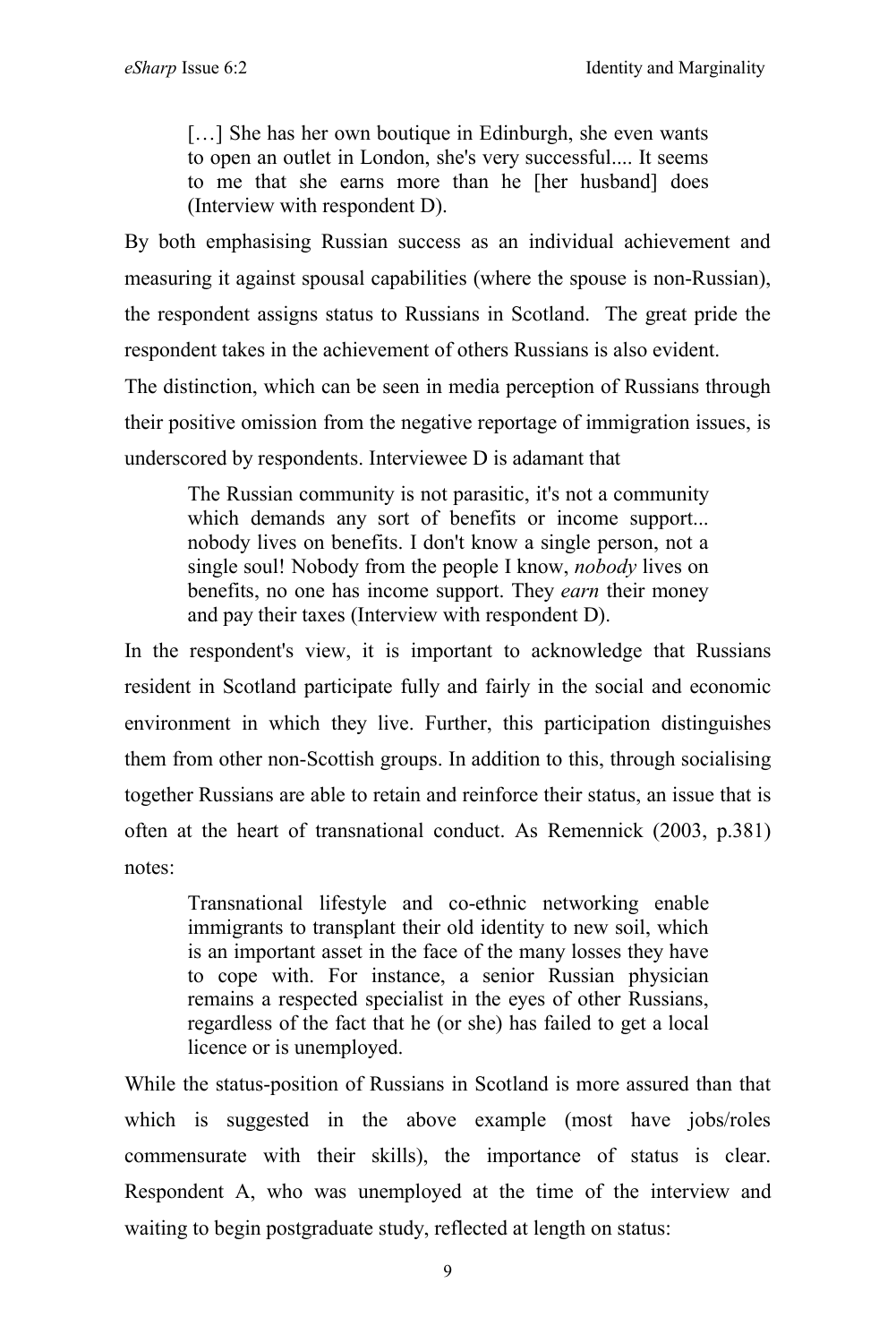I do think a lot depends on what sort of status you have… not only professionally but if you've got many friends, if you've got somebody close to you to share things, such things mean quite a lot and for me (Interview with respondent A).

Although not explicitly linking involvement with the Russian community or the SRF with the maintenance of status, it was clear that activities in and around the Forum were important to this respondent, albeit not the mainstay of her social milieu (Questionnaire and interview with respondent A). While issues surrounding social status were reflected in the press discourse, they can also be discussed with reference to the role fulfilled by the SRF. It is the SRF which, through renting premises for seminars or organising picnics, provides space for Russians to interact *en masse*.

## **The SRF: A Transnational Institution?**

An understanding of the precise role of the SRF in the social, political, and cultural milieu of Russian migrants in Scotland is vital if one is to fully grasp the type of transnationalism that is present. Van Amersfoort and Doomernik have noted

Initially, immigrant organisations generally have a more conservative function. They try to avoid unnecessary contacts with the host society. A defensive ideology develops in which the 'own' culture is made, at least morally, superior. […] When too much adaptation takes place, the immigrant institutions lose their function and the group will lose its cultural characteristics. (2002, p.56)

Perhaps atypically, the SRF is run by a British woman, thus some of the outlined introspection is automatically avoided. Further, the remit of the Forum is not primarily concerned with providing a social space for Russians, but rather with the promotion of Russia and things Russian within the host society (Interview with J. Carr). A large proportion of the membership of the Forum comprises British citizens. Many Russians are affiliated to the organisation but far fewer subscribe to full membership (Interview with J. Carr). Russians who do attend SRF events have a different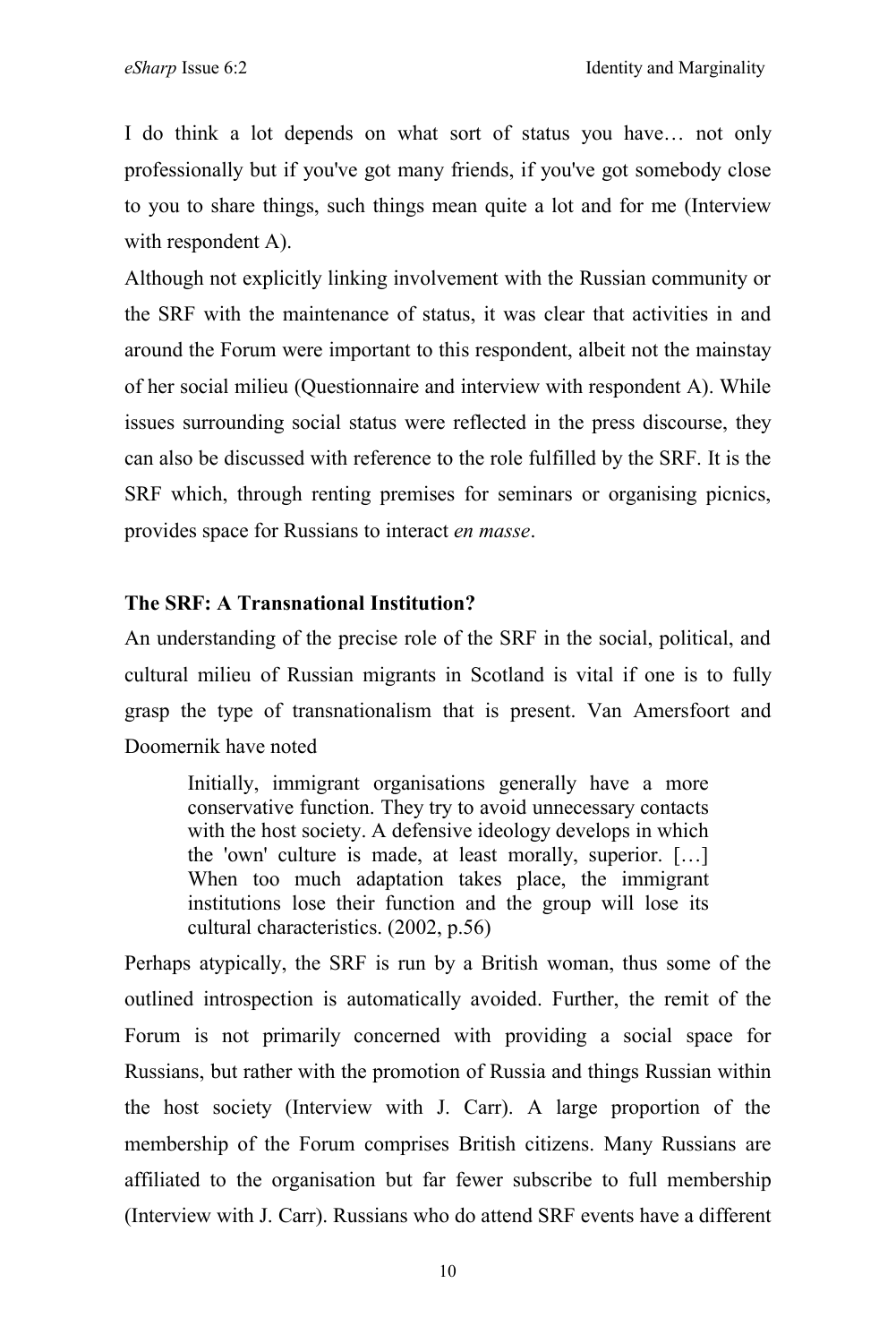agenda to that of British members. British attendees at the Forum events wish to learn something definitive about Russia. Russian attendees may be interested in what is available; however, gatherings are also a social event during which they meet other Russians.

The SRF has a vital part to play in terms of fostering connections between Russia and Scotland, thus enabling the passage of social and political remittances from migrant-residents to Russia. Weekly emails are sent to members and affiliates to inform them of upcoming events, which range in type from films to seminars and drama, or musical presentations. Appeals are circulated requesting help in finding employment for Russians preparing to move to Scotland, or temporary accommodation for visiting musicians or actors. The Forum also fulfils a more overtly socio-political function. An e-petition requesting the release of imprisoned Russian scientist Igor Sutyagin was circulated to the Forums subscribers (at the instigation of a Russian member). More recently, there have been multiple aid appeals made on behalf of survivors of the Beslan school siege. In this regard, the Forum provides a framework within which a more traditional type of transnational participation, economic and political engagement with society of origin, can be carried out with ease.

By providing a space, both actual and metaphorical, the SRF enables transnational engagement through the provision of an environment in which Russians meet to exchange ideas and experiences with each other. Those who do not socialise with other Russians in Scotland at any other time do so in a framework 'constructed' by the Forum. In this environment those who do not return to their country of origin on a regular basis come into contact with those who do so. Thus, they are able to engage in a type of transnational exchange which, although not as deep as that which is found among those Russians who do return, is still a notable phenomenon. This practice of *proxy transnationalism* becomes increasingly apparent when migrant activity is scrutinised more closely.

It is notable that, when discussing the existence of a defined Russian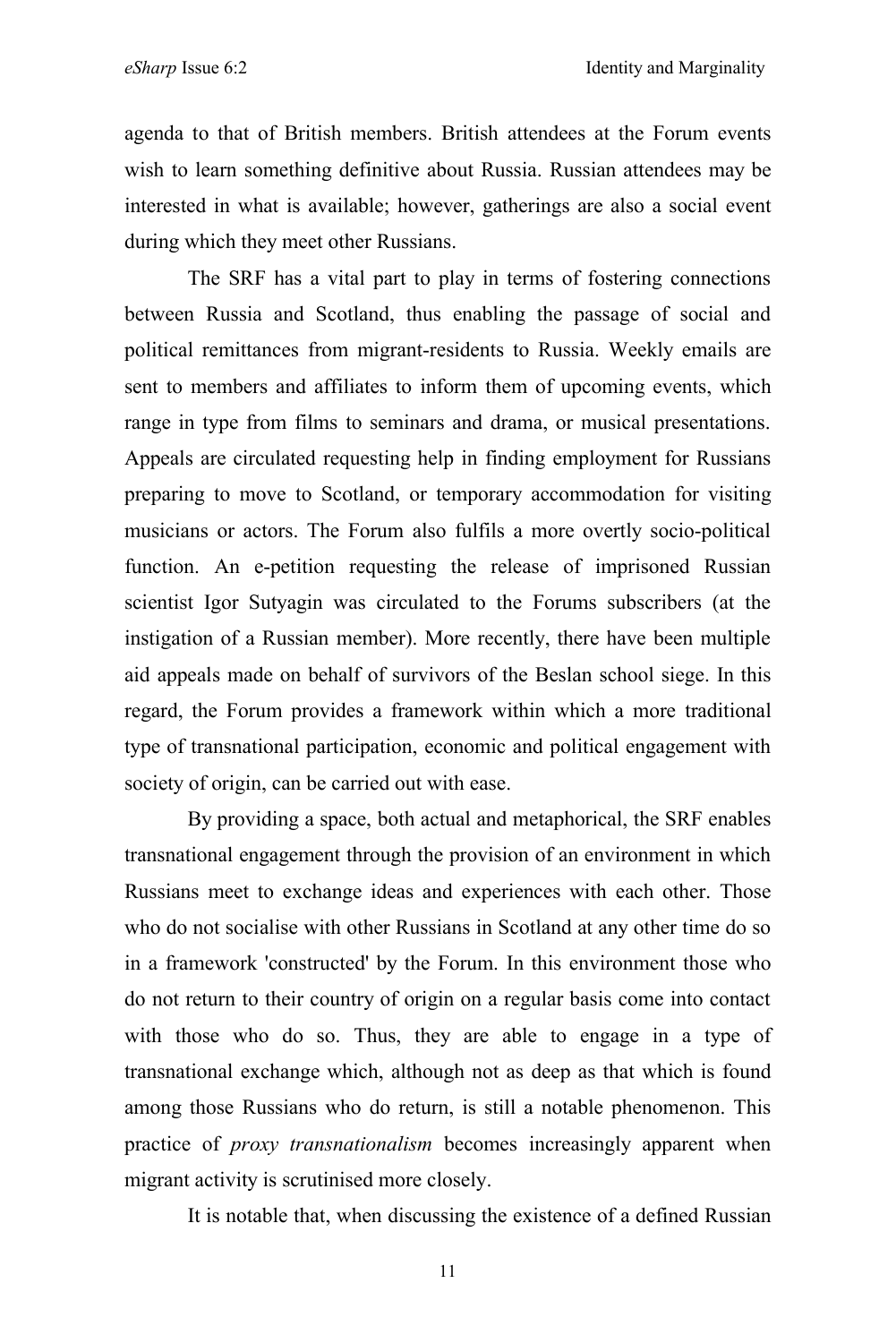community in Scotland, three of four interviewees expressed, at some point during the interview process, an ambivalent attitude towards the community and sometimes towards the SRF, yet all admitted to some connection to the community and the SRF (Interviews with respondents A, B and D). Two interviewees, A and B, stated that they did not consider themselves to be part of a Russian community in Scotland. They went on, however, to detail participation in the Russian milieu. Respondent A emphasised the important role that she felt the SRF played in terms of promoting Russia in Scotland. Respondent B's connection with the Russian community was less pronounced, based instead around web forums such as bratok.co.uk, which he claimed to like as 'I can laugh at the [stories on the message board from the] Russians who cannot understand how to do things here' (Interview with respondent B).

The respondent who was perhaps the most involved with the SRF and the broader Russian community claimed that,

I socialise with them [other Russians at SRF events] as you know in "the Swedish way"… Sometimes we all go and have a picnic together or there is a Russian ball, in any case when I'm invited I participate with great enthusiasm, everybody knows me (Interview with respondent D)!

Yet, when asked directly whether or not her participation forms an important part of her social interactions, respondent D replied:

*Oh yes*! […] Absolute necessity, a moral necessity, a moral duty, I suffer if I don't see them for a long time. I need Russian society, Russian company (Interview with respondent D).

Indeed, through using the SRF as a social institution, Russians were able to connect with other Russophones and discuss Russian issues. The interviewee's response makes apparent a need for a specific experience of social interaction that can only be gained thorough interaction with other Russians. A proportion of this need can, perhaps, be explained by the strong attachment of Russian speakers to their language and culture which, Remennick (2003, p.378) claims, is 'one of the prominent features of all historic waves of Russian/ Soviet emigration'.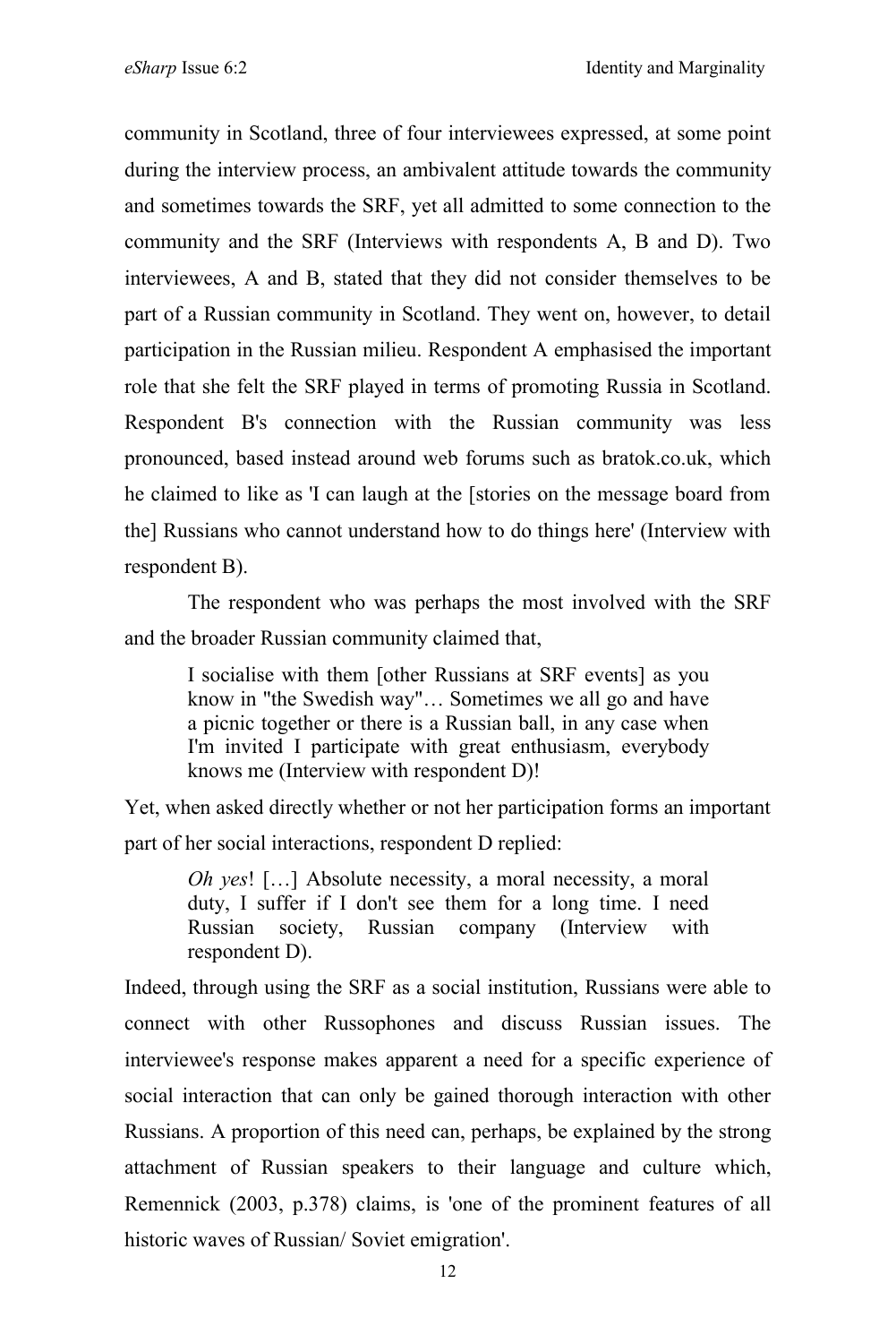Expressions of cultural identity were stressed more by some respondents than others. Films, books, the role of the Orthodox Church, and festivals such as Easter and Christmas were all discussed. One respondent regularly travels to Russia where she purchases Russian films which she pays for herself. These films are then shown at a film club run by the respondent.

I chose the films... They all have story lines derived from the literary works of famous authors, great lives [...] Before the film begins I read a short commentary explaining what's what, which director, the era etc. We've had Boris Godunov, Ivan the Terrible. I showed a film about Peter the Great, then there was a film of Tolstoy's, one of Chekhov's work and Mikhalkov... In three years I've shown a lot of films but as long as there's an interest I'll carry on (Interview with respondent D).

The films are not only Russian, but in addition have a distinctly purist bearing, taking as their subjects the "great figures" of Russian history. This expression of cultural identity through shared visual experience is explored by Moorti (2003, p.356) and is one which, she argues, can be used to sustain reciprocal cultural flows, 'mobilising visual culture to [contribute to] imagined community', underscoring once again the psychological aspects of transnationalism, rather than physical acts, which lead to exchange. Moreover, Russians who have not travelled back to their country of origin are able to engage in a collective activity (watching the film) which has been facilitated by the return of one member of the community. While one Russian takes the role of the *transnational agent*, other transmigrants participate through a proxy form of transnationalism.

# **Vital connections: Easter, the Internet, and Edinburgh**

The role of the Church and national holidays or festivals was also a topic of discussion. Although none of those interviewed were regular attendees, the Church was mentioned as a centre of communal activity, and in one case it was referred to as the primary locus of Russian society in Scotland, 'the first meeting place' (Interview with respondent C). The same respondent noted that Russians gathered together in considerable numbers to mark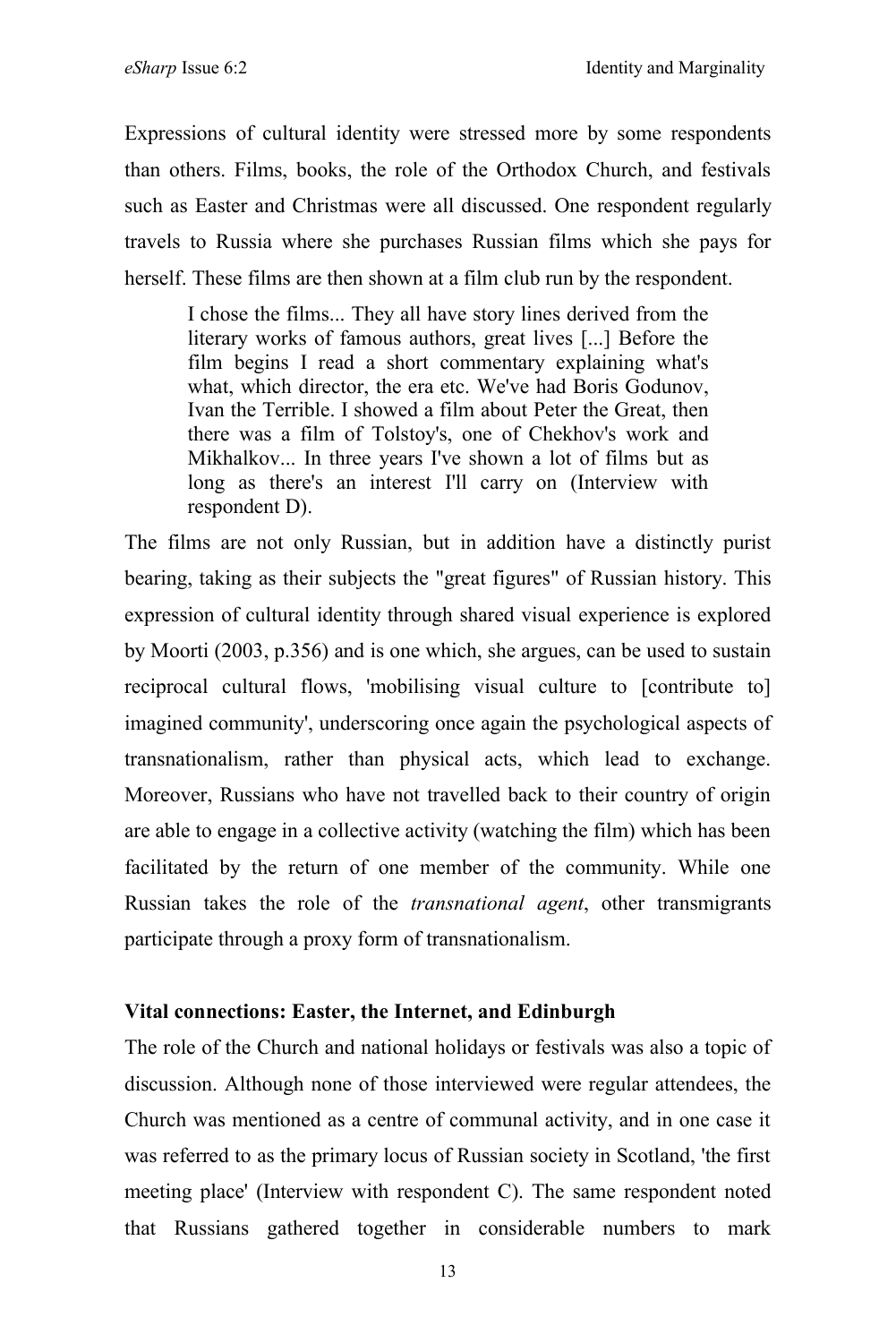national/religious holidays:

There are various holidays for which people all gather together to celebrate. Easter, for example, in April we all went - seventy, perhaps seventy Russians went to the town of Roslyn […] There are other events too, for example 'old new year' … Russian new year, we celebrated Russian new year in a hotel, there were about 160 people, not all Russian but the majority (Interview with respondent C).

In celebrating Russian New Year with other Russians, the respondent demonstrates cultural continuity with his country of origin, where a specific, extra-territorial cultural environment is created, and the host culture is almost totally excluded. Thus, where physical presence in Russia is not possible, a cultural enclave provides a temporary solution (see Askoy and Robins, 2001, p.697, for further examples or Riccio, 2001, p. 595).

The Internet is also used as a tool for transnational interaction. Not only does it allow contact with family members to be maintained, but in some cases it also provides a prism for understanding the world. One respondent claimed he felt no nostalgia for Russia and did not consider regular contact with, or return to, Russia as important: 'My mum is there and my cat is there, I don't have much family, I wouldn't say I miss Russia' (Interview with respondent B). He did, however, admit to reading Russian news web pages in preference to British or Scottish news sources as he was: Kind of interested [in] what's going on there as well as in the whole world and I feel I can judge, […] understand what's going on [there] better than I would understand what's going on in Mexico (Interview with respondent B). This activity suggests that he uses the web-based news as an information filter. Use of the web enables access to the Russian perspective on any given situation reported in the news.

A theme which came through strongly during the course of the research was a specific adherence to Edinburgh as a place of belonging in Britain (Interviews with respondents B and D). The city took on a personality which was agreeable to respondents (see also Çağlar, 2001, p.608). Combined with the other activities outlined above, it suggests a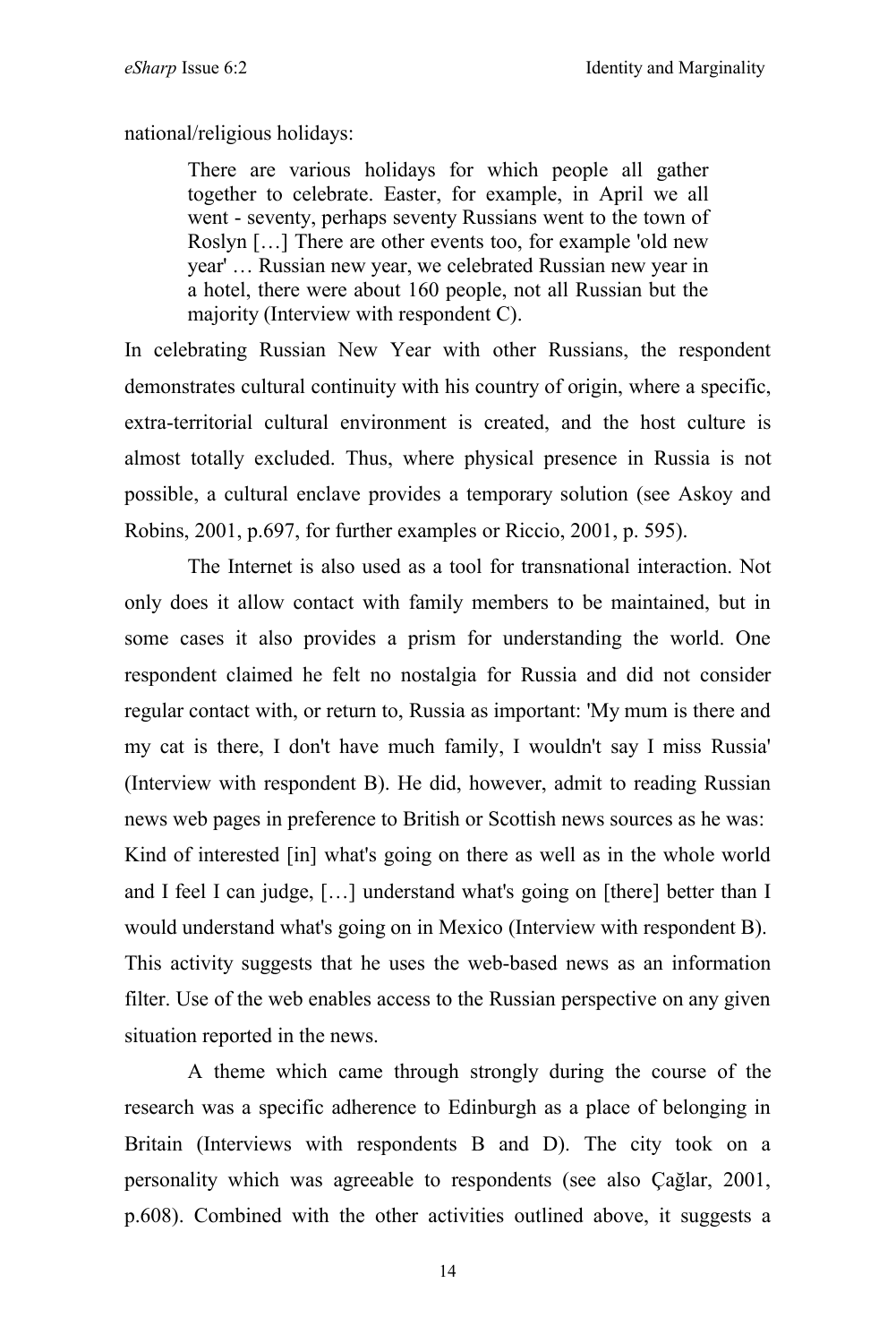tendency to create physical retreats which in turn make possible the construction of 'mental spaces' (Robins and Askoy, 2001), which are connected to the homeland for the conduct of transnational exchange.

#### **The possibility of return: factors affecting transnational conduct**

For some respondents the possibility of return is ever present. Respondent D, who has lived in Scotland since 1979, was perhaps the most insistent on this point. It was the potential upheaval of return which was largely responsible for her prolonged stay. Currently, all of the respondent's remaining relatives reside in Russia (she added, 'all my friends live here, in Edinburgh'); she visits her children and grandchildren for three months every summer. A second respondent (respondent A), resident in Scotland since 2001, spoke of her permanent possession of return tickets to Moscow:

Psychologically it's much, much easier for me to have it [the return ticket]. I don't know how it would be if I didn't have it... so at the moment I think it's better for me to have the ticket back even if I'm not really going (Interview with respondent A).

The same respondent, when asked whether or not she considers that she really lives in Scotland, replied that, since she had been accepted on a course of postgraduate study, 'I feel more like living here rather than coming here on holiday' (Interview with respondent A). Both of these cases are interesting from a transnational point of view. Firstly, the possibility of return is ever-present and secondly, it is not always necessary to return, simply to know that you can. It is clear that the idea of return/a return has significance for these respondents. Their particular responses to return demonstrate that a range of attitudes towards this aspect of migrancy is possible. Further, it suggests that the concept of return plays a more complex role in individual transnational praxis than is recognised in the limited theory of transnationalism outlined above.

Analysis of the empirical data suggests strongly that transnational conduct among Russians living in Scotland is highly individual in nature. This implies that considerable analytical gains can be made from broadening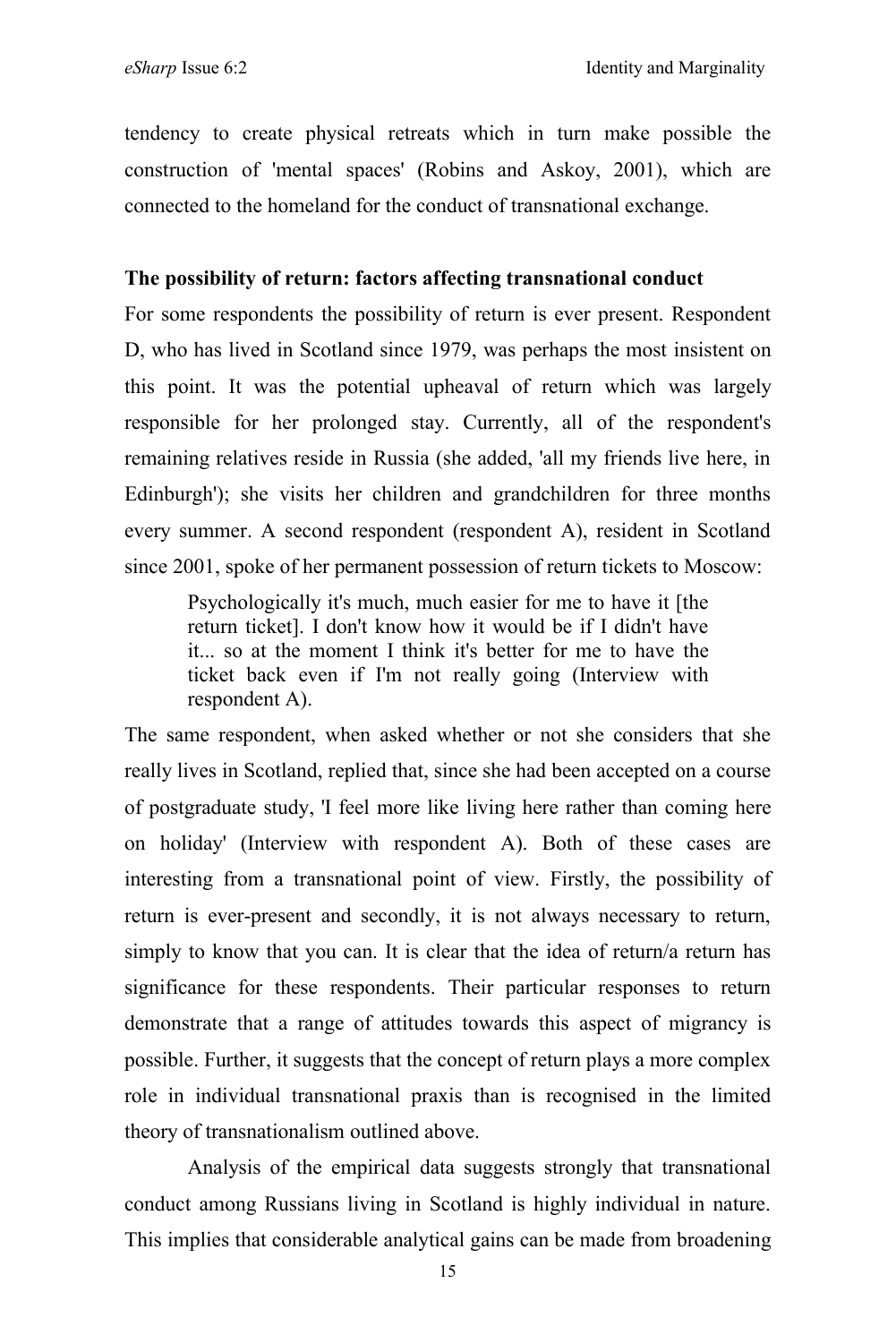the understanding of what constitutes transnationalism and seeking to, somehow, codify its subtler forms. The majority of Russians included in the survey sought to engage in transnational activity only occasionally, in an almost pragmatic fashion. This may be explained, at least in part, by the size of the community. Respondent B suggested that, over time, deeper transnational practices may be undertaken by Russians. Speaking of Indian/ Bangladeshi immigration, he observed:

First there were those who were basically English, who spoke English... but then there immigration broadened and we have a Bangladeshi community and those people who say they don't even speak English, so obviously they rely more on their community and they give back more to their community. With Russians so far I think it's just more scientists, artists, people who are not that bound to back home, but later on it might be the case, with the increasing representation of Russians there are going to be people who will consider themselves part of a community (Interview with respondent B).

The respondent's observation that, in order for deeper practices of transnationalism to be undertaken, a critical mass of (potential) community members must be achieved, is perceptive. Further, the proximity of the country of origin must also be considered as an important contributor to a migrant's opportunity structure. Advocates of a limited theory of transnationalism contend that migrants' regular physical presence in their homeland is a necessary element of transnationalism. Returning *home* crosscontinent is, however, a much more complex undertaking than returning, for example, cross-country; thus migrants who reside far from their place of origin may necessarily employ alternative strategies in order to maintain contact with their homeland.

#### **Proxy transnationalism? Some conclusions**

This paper set out to explore the appropriateness of the theory of transnationalism as a tool to explicate the experience of ethnic Russian migrants living in Scotland. Presently the most widely accepted definition of transnational activity states that transnational practices are 'defined as those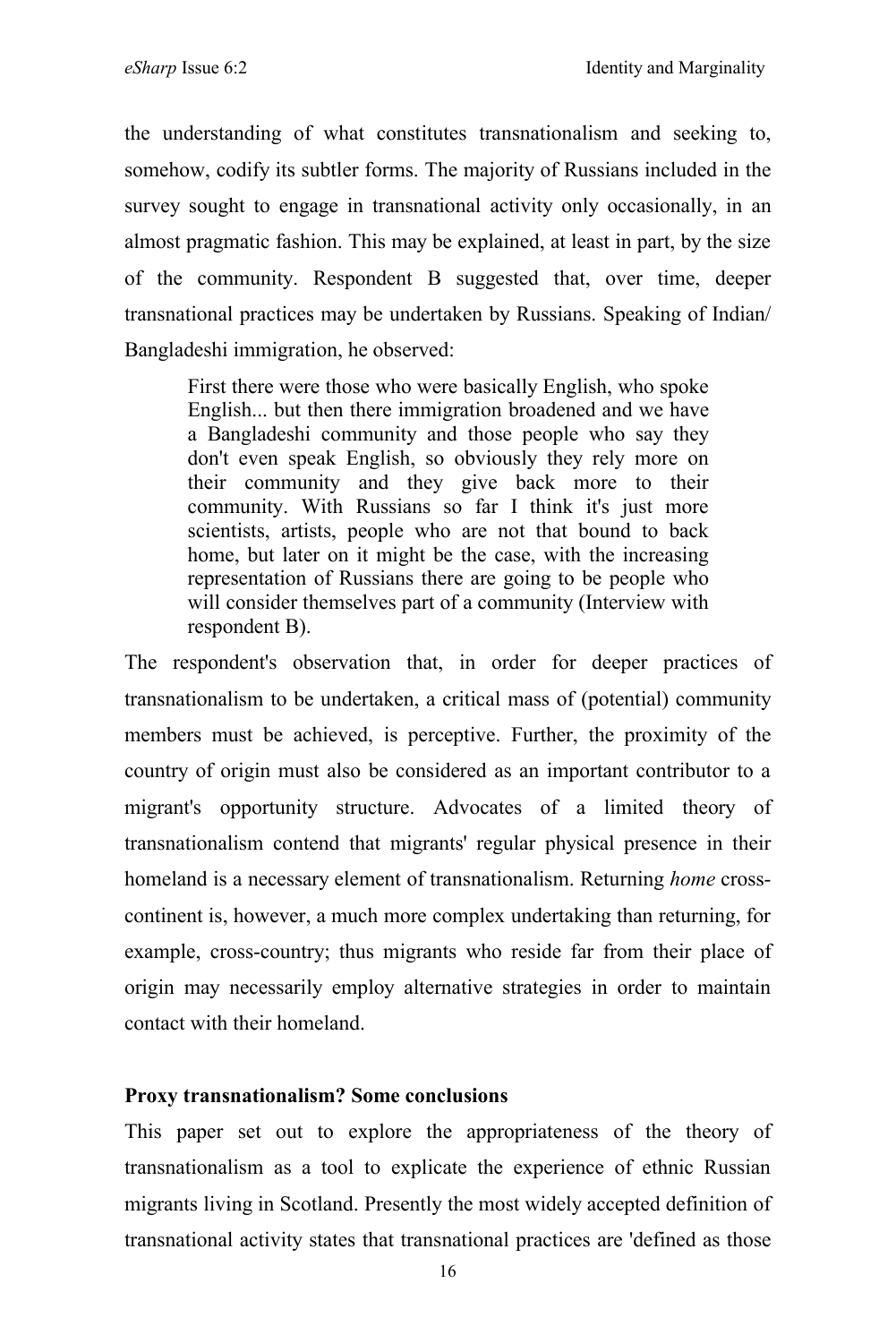that take place on a recurrent basis across national borders and that require a regular and significant commitment of time by participants' (Portes, 1999, p.464). The notion that the regular physical presence of the migrant is necessary in order for transnational activity to take place was challenged and the idea that a *mental space* in which transnational activity can be undertaken was presented.

While analysis of actions falling under the remit of this *limited* definition of transnationalism allows the researcher to investigate its broader trends, the more subtle aspects of its practice may be overlooked. If a limited theory of transnationalism is applied to the case of Russians living in Scotland, then the type of transnationalism in which they participate cannot be fully understood. By employing an *expanded* definition of what constitutes transnational activity, a deeper understanding of transnationalism is made possible. Findings suggest that transnationalism as practised by Russian migrants living in Scotland is uneven and dependent on multiple factors. It is practiced on a highly individual basis, with migrants picking and choosing the mode and depth of their practice.

Study respondents, however, demonstrated a high degree of integration into the society of settlement and consequently a low dependency on overt transnational activity. It was nonetheless notable that many of the cultural activities undertaken could be viewed as mechanisms for a more subtle form of transnational engagement. The Russian population in Scotland is not a diasporic one. Thus, applying the framework of transnationalism can help to define more precisely the characteristics which describe this community.

It is individual transnational practice which defines a migrant community, yet attempts to incorporate the cultural aspects of migrant practice into the definition of transnationalism have been problematic. Caution must be exercised, however, in advocating an expanded version of transnationalism, as care must be taken to maintain the integrity of the theory as a social science field of genuine merit. It may be useful, therefore,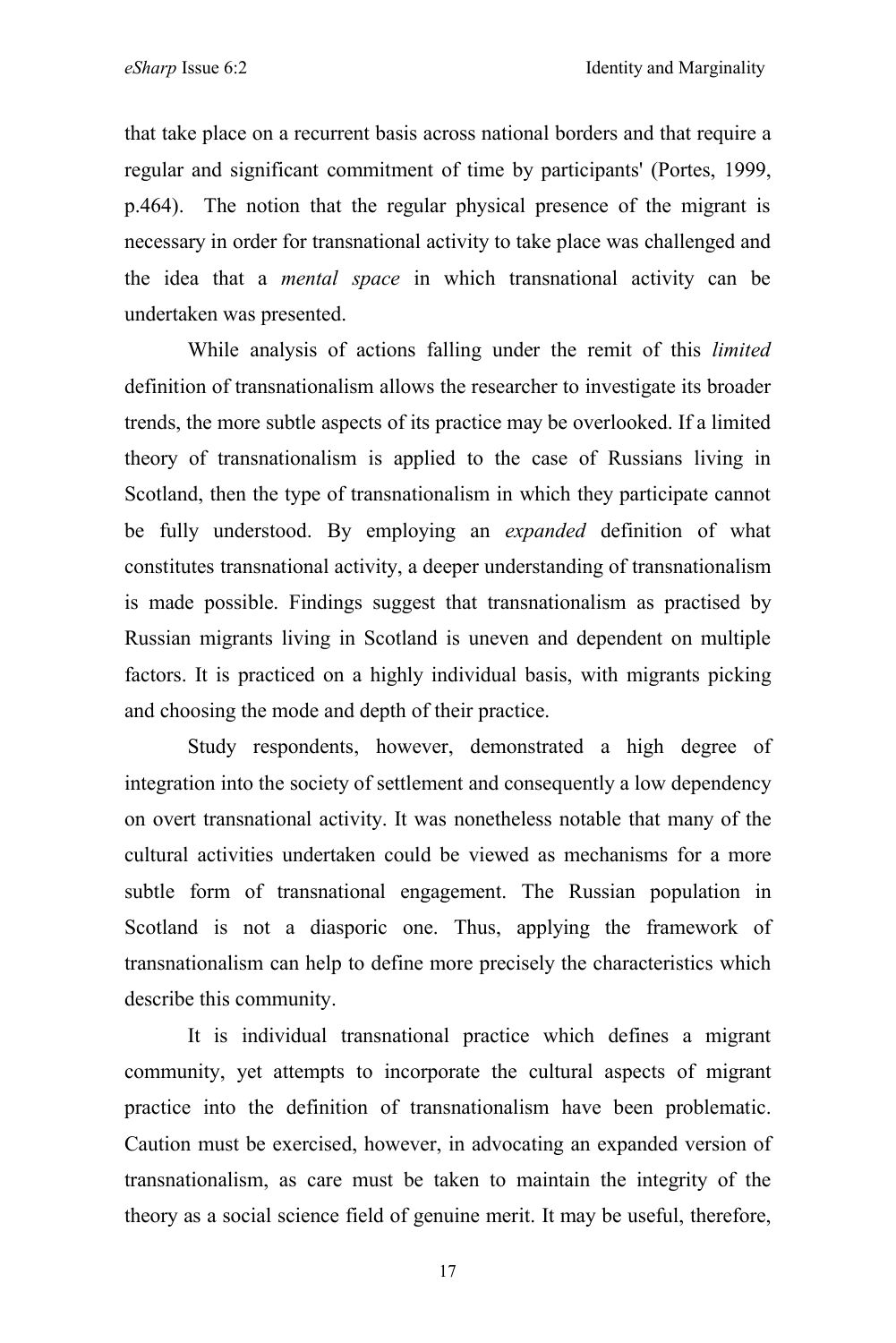to designate the non-overt transnational practices illustrated by Russians living in Scotland as *trait-transnationalism*. Thus it may be possible to recognise the importance of these activities demonstrated by respondents in this study. It may not be possible to account for the individual nature of the transnational activities of a given migrant community with a unified, overarching theory. However, as this paper has demonstrated, the application of transnational theory can still offer great insights into the generation of migrant identity on an individual and collective basis.

## **Bibliography**

- Al-Ali, N., Black, R. and Koser, K., 2001. 'Refugees and Transnationalism: The Experience of Bosnians and Eritreans in Europe', *Journal of Ethnic and Migration Studies,* 27(4), pp. 615-634.
- Bellaby, M., 2004. 'Russia Frosty as NATO Welcomes ex-Soviet Nations', *The Scotsman*; 30 March: http://news.scotsman.com/archive.cfm?id=363312004 (30 March 2004).
- Binyon, T., 2004. 'Legacy of Russia's Robespierre', *The Scotsman*; 27 March: http://news.scotsman.com/archive.cfm?id=351502004 (27 March 2004).
- Briggs, B., 2004. 'Greenpeace Calls for Checks as 11 Sailors Leave Nuclear Sub', *The Herald* 29 April: www.theherald.co.uk/news/14980 (29 April 2004).
- Çağlar, A. S., 2001. 'Constraining Metaphors and the Transnationalism of Spaces in Berlin', *Journal of Ethnic and Migration Studies*, 27(4), pp. 601-613.
- Carstens, S. A., 2003. 'Constructing Transnational Identities? Mass Media and the Malaysian Chinese Audience', *Ethnic and Racial Studies*, 26 (2), pp.321-344.
- Chamberlain, G., 2004. 'Cold War Nuclear Scientists Warm to Scotland', *The Scotsman*;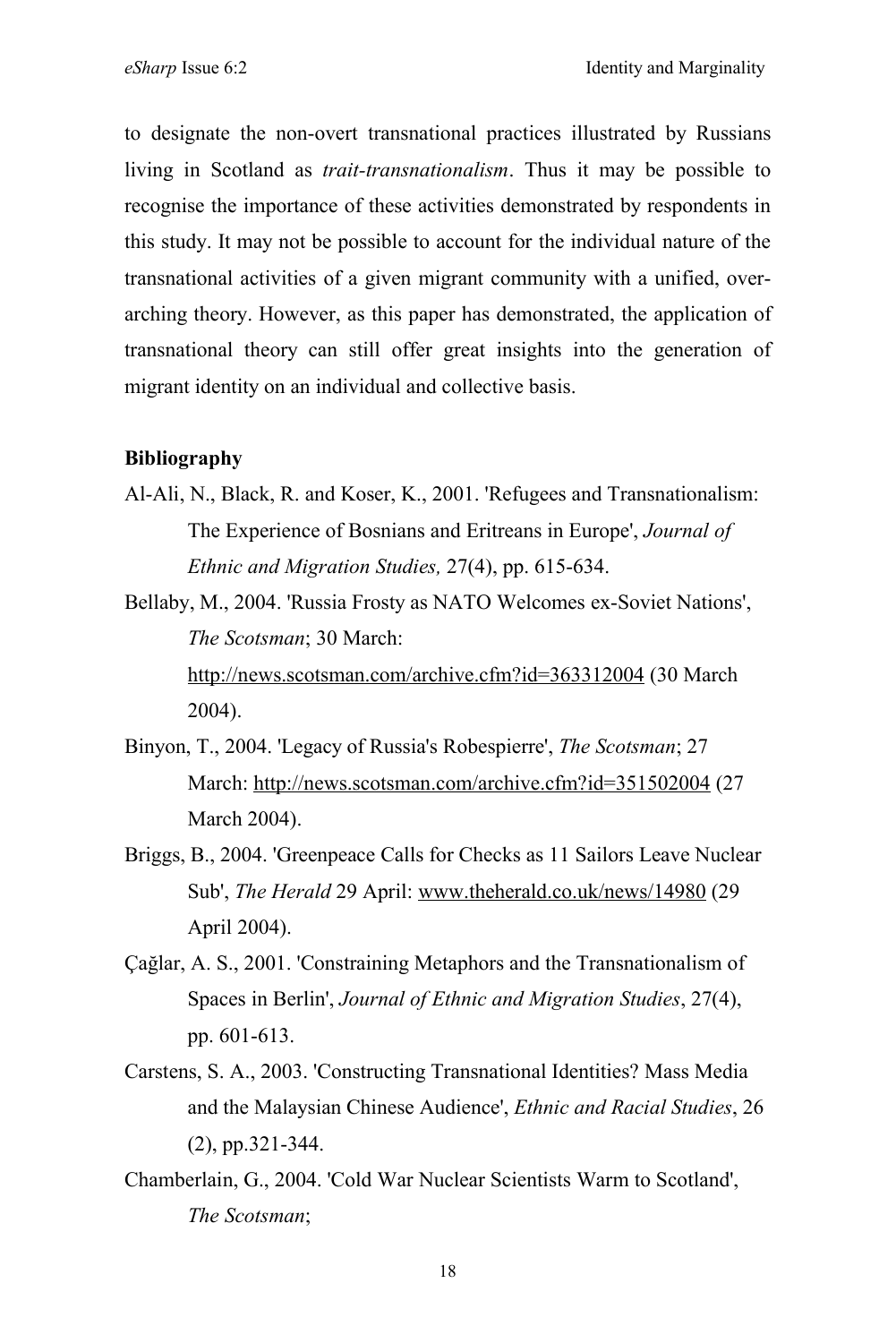30 March: http://news.scotsman.com/archive.cfm?id=362962004 (30 March 2004).

- Chiesa, A., 2004. 'Swift Rise and Sudden Fall of Blair Babe', *The Herald*; 2 April: www.theherald.co.uk/politics/13245 (2 April 2004).
- Colic-Peisker, V., 2002. 'Migrant Communities and Class: Croatians in Western Australia' in Kennedy, P. and Roudometof, V. (eds.), *Communities Across Borders: New Immigrants and Transnational Cultures,* London: Routledge, pp. 29-41.
- Crear, P., 2004. 'Hughes Sorry Now?', *Daily Record*; 2 April: www.dailyrecord.co.uk/archive.cfm?objectid=14108428 (2 April 2004).
- Elias, R. and Gail, C., 2004. 'Slavers Smashed', *Daily Record*; 26 March: www.dailyrecord.co.uk/archive.cfm?objectid=14090377 (26 March 2004).
- Elias, R., 2004. '38 Held in Slave Workers Swoops', *Daily Record*; 26 March: www.dailyrecord.co.uk/archive.cfm?objectid=14090355 (26 March 2004).
- Fawcett, J. T., 1989. 'Networks, Linkages and Migration Systems', *International Migration Review*, 23(3), pp. 671-680.

Glick Schiller, N., Basch, L., and Blanc-Szanton, C., 1992. 'Transnationalism: A New Analytic Framework for Understanding Migration' in Vertovec, S. and Cohen, R. (eds.), 1999. *Migration, Diasporas and Transnationalism,* Cheltenham: Edward Elgar, pp.26- 50.

- Hall, S., 1990. 'Cultural Identity and Diaspora' in Rutherford, J. (ed.), *Identity: Community, Culture, Difference*, London: Lawrence and Wishart, pp. 222-239.
- Itzigsohn, J., *et al*. 1999. 'Mapping Dominican Transnationalism: Narrow and Broad Transnational Practices', *Ethnic and Racial Studies*, 22(2), pp. 316-340.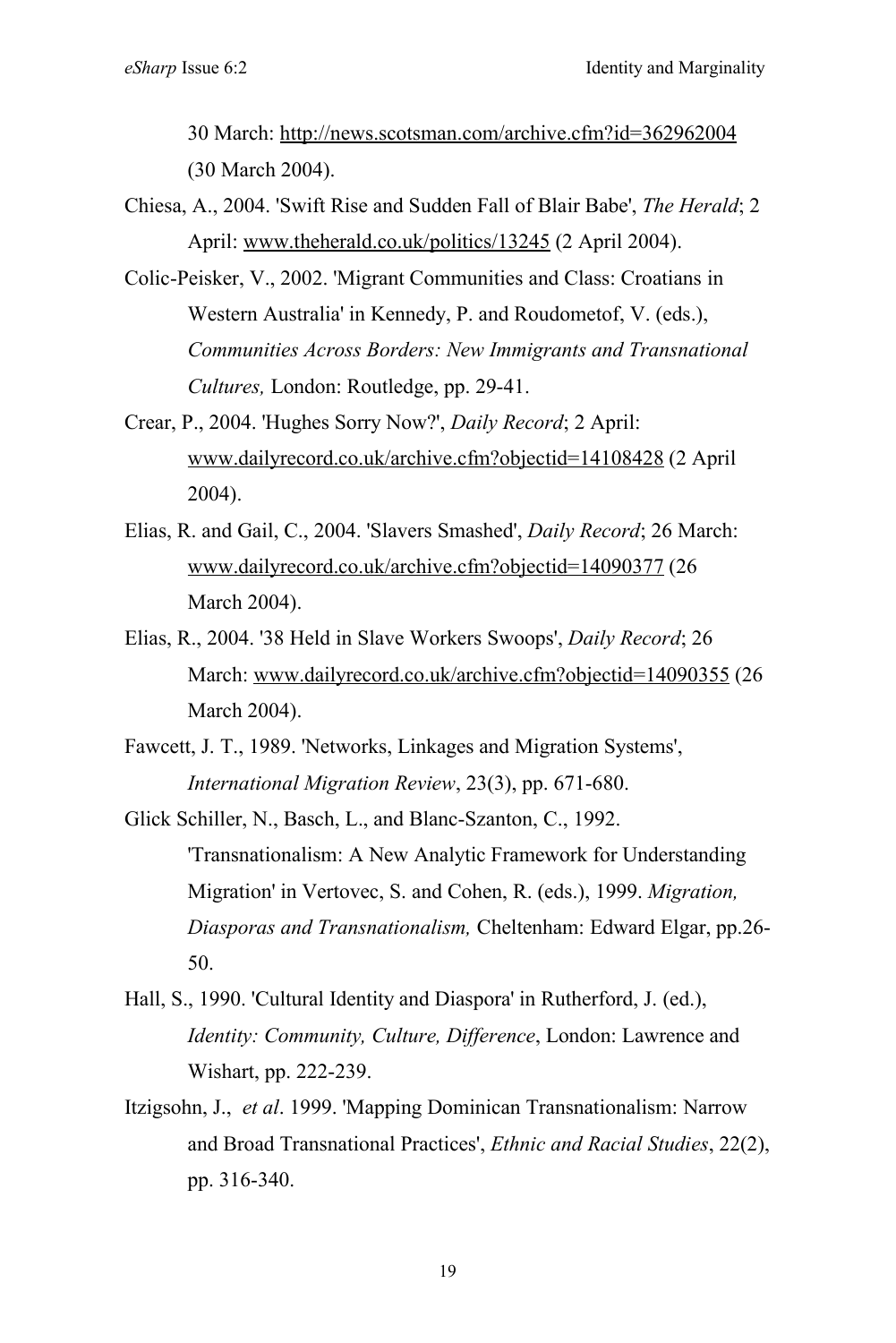- Jeffery, M., 2004. 'Red, Raw and Russian', *The Herald*; 15 April; www.theherald.co.uk/goingout/14024 (15 April 2004).
- Kennedy, P. and Roudometof, V., 2002. 'Transnationalism in a Global Age' in Kennedy, P. and Roudometof, V. (eds.), *Communities Across Borders: New Immigrants and Transnational Cultures*, London: Routledge, pp. 1-26.
- MacDonald, S., 2004. 'The Dance of the Sugarplum Ferries', *Daily Record*; 25 March: www.thedailyrecord.co.uk/archive.cfm?objectid=14086642 (25 March 2004).
- MacLeod, C., 2004. 'Blunkett Throws Hughes a Political Lifeline', *The Herald*; 31 March: www.theherald.co.uk/politics/13097 (31 March 2004).
- Mather, I., 2004. 'Russia Warns Nato of New Arms Race', *Scotland on Sunday*; 4 April: http://news.scotsman.com/archive.cfm?id=383222004 (5 April 2004).
- Mahler, S., 2003. 'Theoretical and Empirical Contributions Towards a Research Agenda for Transnationalism' in Smith, M. P. and
- Guarnizo L. E. (eds.), *Transnationalism From Below*, New Brunswick and London: Transaction Publishers, pp. 64-103.
- Moorti, S., 2003. 'Desperately Seeking an Identity: Diasporic Cinema and the Articulation of Transnational Kinship', *International Journal of Cultural Studies*,6(3), pp. 355-376.
- Nelson, F., 2004. 'Blair's Immigration Policy in Turmoil', *The Scotsman*; 2 April: http://thescotsman.scotsman.com/index.cfm?id=375042004 (2 April 2004).
- Portes, A., Guarzino L. E. and Landolt, P., 1999. 'The Study of Transnationalism: Pitfalls and Promise of an Emergent Research Field', *Ethnic and Racial Studies*, 22(2), pp. 217-237.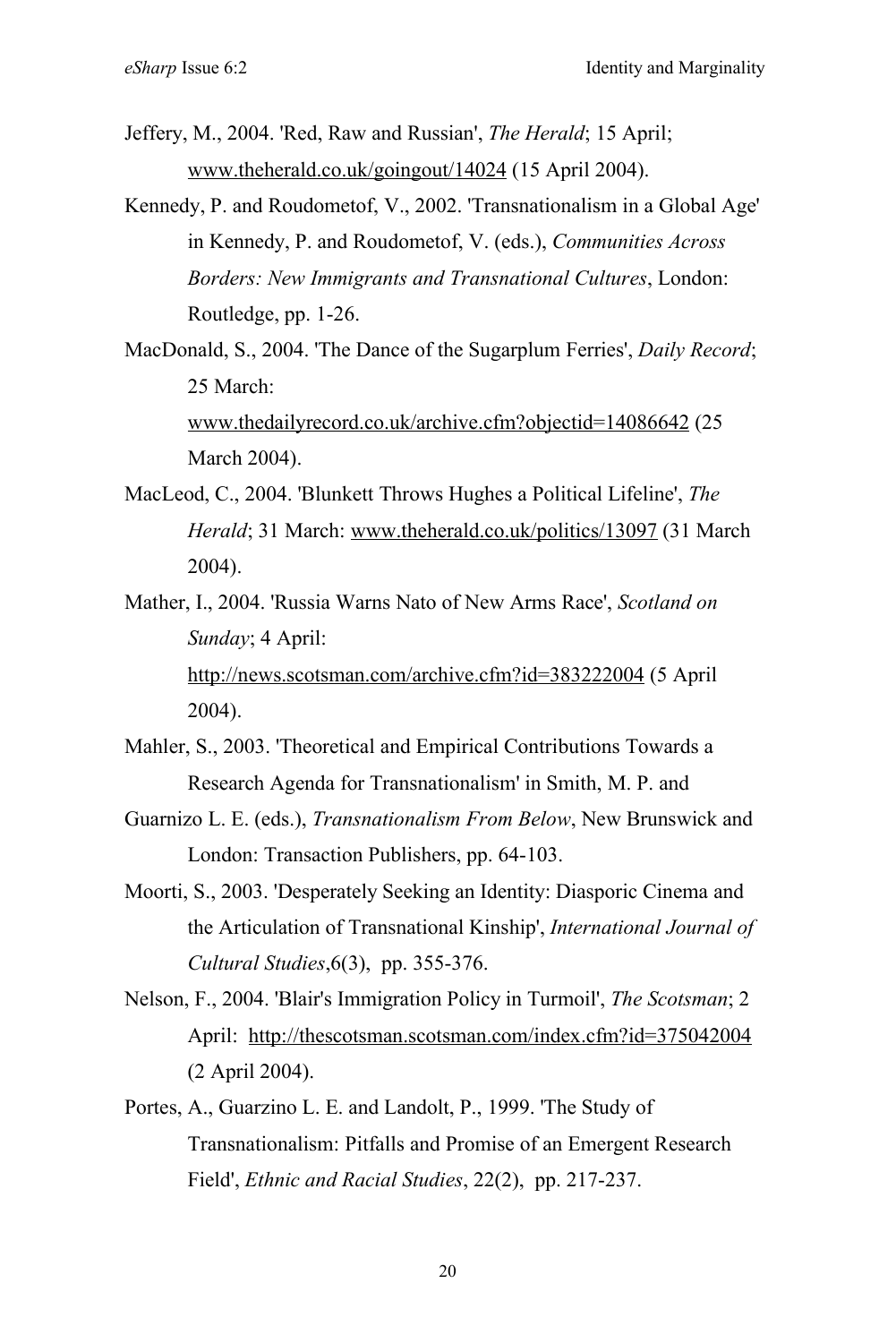- Portes, A., 2001. 'Introduction: The Debates and Significance of Immigrant Transnationalism', *Global Networks: A Journal of Transnational Affairs*, 1(3), pp. 181-193.
- Portes, A., 1999. 'Conclusion: Towards a New World the Origins and Effects of Transnational Activities', *Ethnic and Racial Studies*, 22 (2), pp. 463-477.
- Reid, H., 2004. 'Depravity on a Numbing Scale', *The Herald*; 29 March: www.theherald.co.uk/features/12764 (29 April 2004).
- Remennik, L. I., 2003. 'A Case Study in Transnationalism: Russian Jewish Immigrants in Israel in the 1990s' in Münz, R. and Ohliger, R. (eds.), *Diasporas and Ethnic Migrants: Germany, Israel and Post-Soviet Successor States in Comparative Perspective*, London: Frank Cass, pp. 370-384.
- Riccio, B., 2001. 'From "ethnic group" to "transnational community"? Senegalese Migrants' Ambivalent Experiences and Multiple Trajectories', *Journal of Ethnic and Migration Studies*, 27(4),pp. 583-599.
- Robins, K. and Aksoy, A., 2001. 'From Spaces of Identity to Mental Space: Lessons from Turkish-Cypriot Cultural Experience in Britain', *Journal of Ethnic and Migration Studies,* 27(4), pp. 685-711.
- Sampson, H., 2003. 'Transnational Drifters or Hyperspace Dwellers: An Exploration of the Lives of Filipino Seafarers Aboard and Ashore', *Ethnic and Racial Studies*, 26(2), pp. 253-277.
- Smith, G., 1999. 'Transnational Politics and the Politics of Russian Diaspora', *Ethnic and Racial Studies*, 22(3), pp. 500-523.
- Smith, M. P. and Guarnizo, L. E. (eds.), 2003. *Transnationalism from Below*, New Brunswick and London: Transaction Publishers.
- Smith, R., 2004. 'Classical: Royal Scottish National Orchestra', *The Herald*; 25 March: www.theherald.co.uk/goingout/12705 (25 March 2004).
- Stewart, S., 2004. 'Trouble Brews in Multicultural Melting Pot', *The Herald*; 20 April: www.theherald.co.uk/news/14335 (20 April 2004).